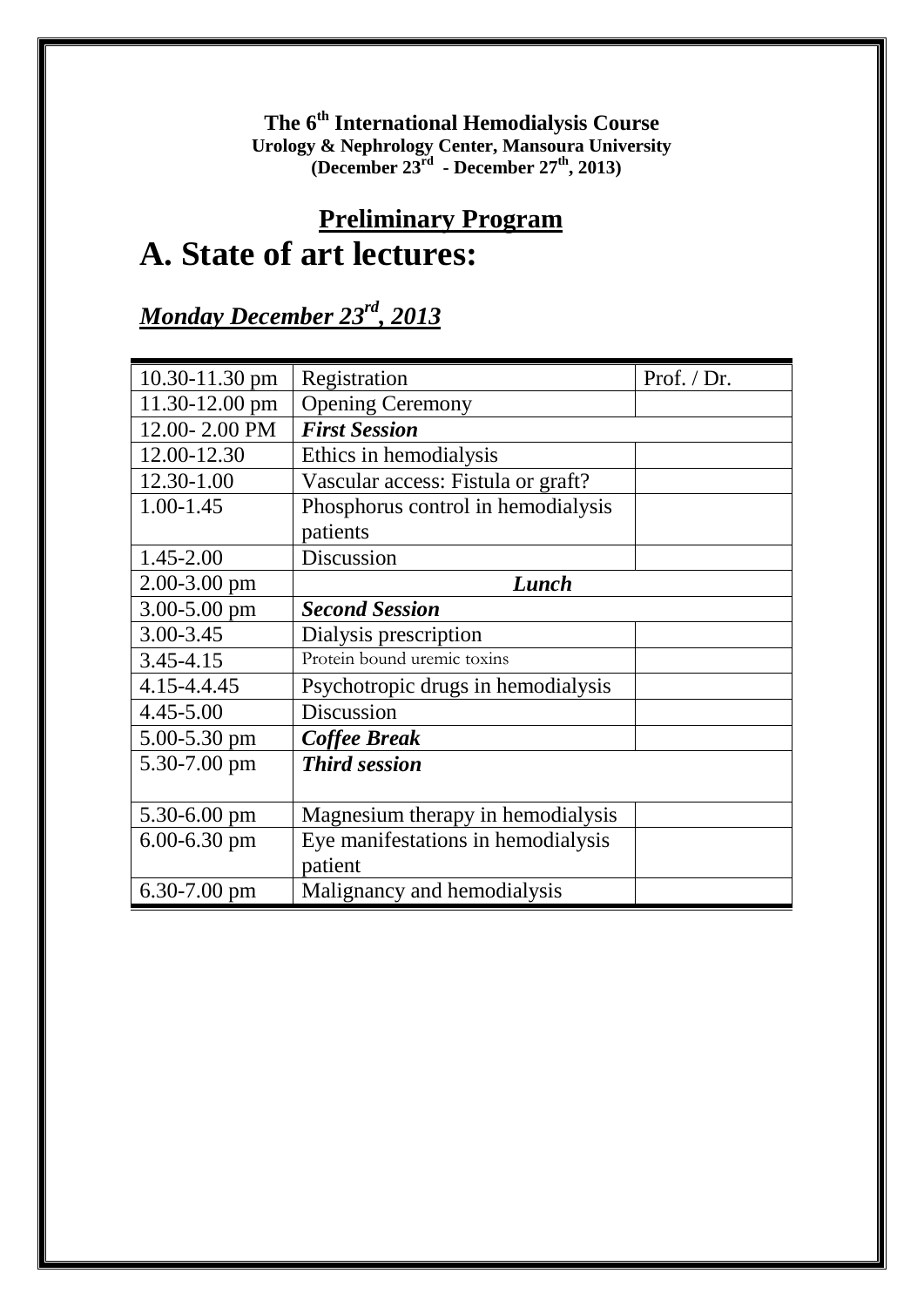# *Tuesday December 24th, 2013*

| $9.00$ am $-1.30$ pm | Practical training program                |  |
|----------------------|-------------------------------------------|--|
| $1.30 - 2.30$ pm     | Lunch                                     |  |
| $2.30 - 4.30$ pm     | <b>First Session</b>                      |  |
| 2.30-3.00            | Plasmapheresis                            |  |
| 3.00-3.30            | Safety in hemodialysis                    |  |
| 3.30-4.00            | Dialysis for children                     |  |
| 4.00-4.30            | Neurological disorders: The current views |  |
|                      | in renal failure                          |  |
| 4.30-5.00            | Coffee Break                              |  |
| 5.00-6.30            | <b>Second Session</b>                     |  |
| $5.00 - 5.30$        | Quality of hemodialysis in children       |  |
| 5.30-6.00            | Gastrointestinal complications of         |  |
|                      | hemodialysis                              |  |
| $6.00 - 6.30$        | Endocrinal disorders in hemodialysis      |  |
| 6.30-7.00            | Infection control in hemodialysis unit    |  |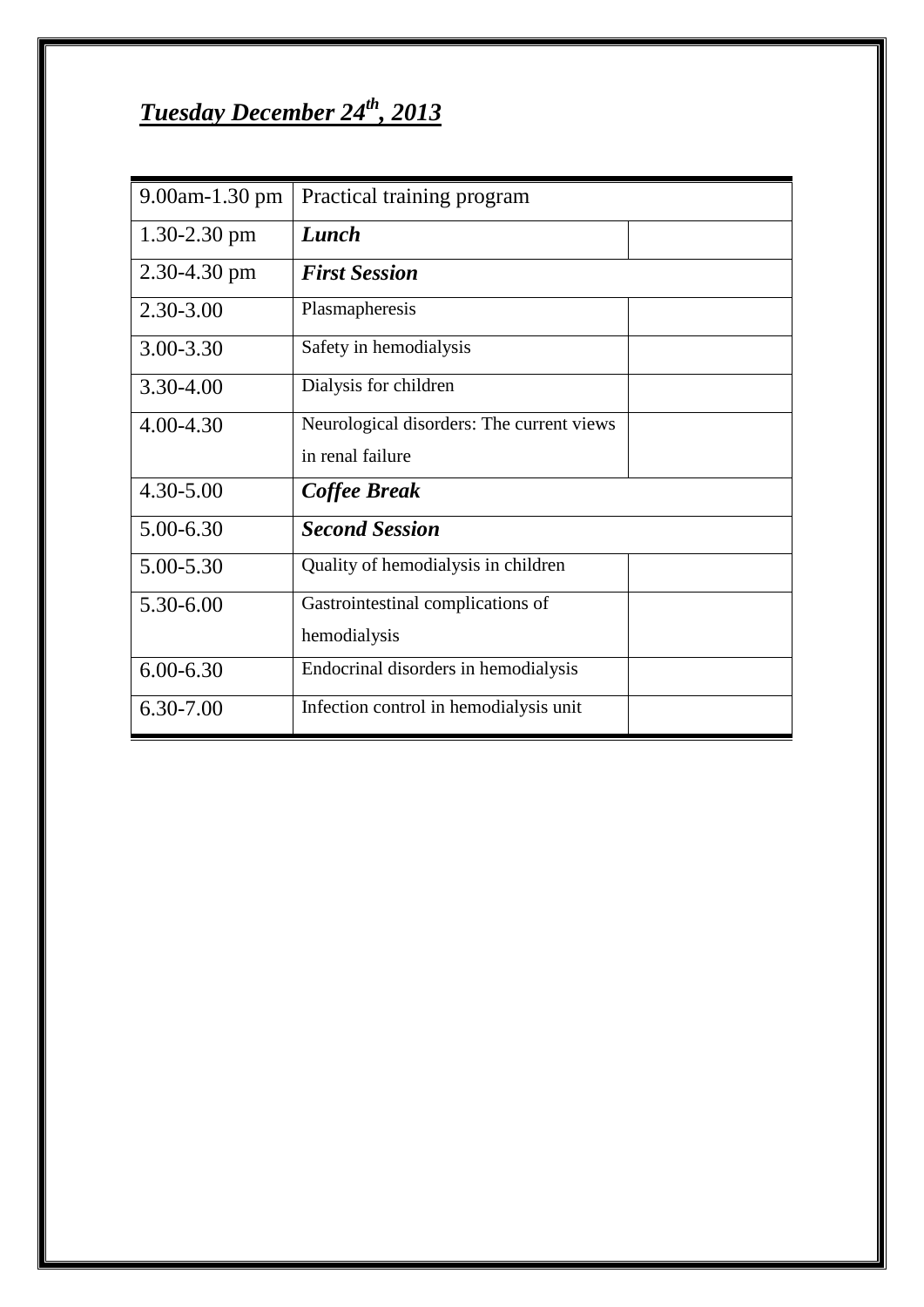#### *Wednesday December 25th , 2013*

| 9.00am-1.30 pm   | Practical training program           |  |  |
|------------------|--------------------------------------|--|--|
| $1.30 - 2.30$ pm | Lunch                                |  |  |
| $2.30 - 4.30$ pm | <b>First Session</b>                 |  |  |
| 2.30-3.00        | Potassium disorders in hemodialysis  |  |  |
| 3.00-3.30        | Iron therapy                         |  |  |
| 3.30-4.00        | <b>ESA</b> therapy                   |  |  |
| 4.00-4.30        | Dermatology manifestations in        |  |  |
|                  | hemodialysis                         |  |  |
| 4.30-5.00        | Coffee Break                         |  |  |
| 5.00-6.30        | <b>Second Session</b>                |  |  |
| 5.00-5.30        | Erectile dysfunction in hemodialysis |  |  |
| 5.30-6.00        | Dialysis and pregnancy:              |  |  |
|                  | Obstetrician perspectives            |  |  |
| $6.00 - 6.30$    | Dialysis and pregnancy:              |  |  |
|                  | Nephrology perspectives              |  |  |
| 6.30-7.00        | Hypertension                         |  |  |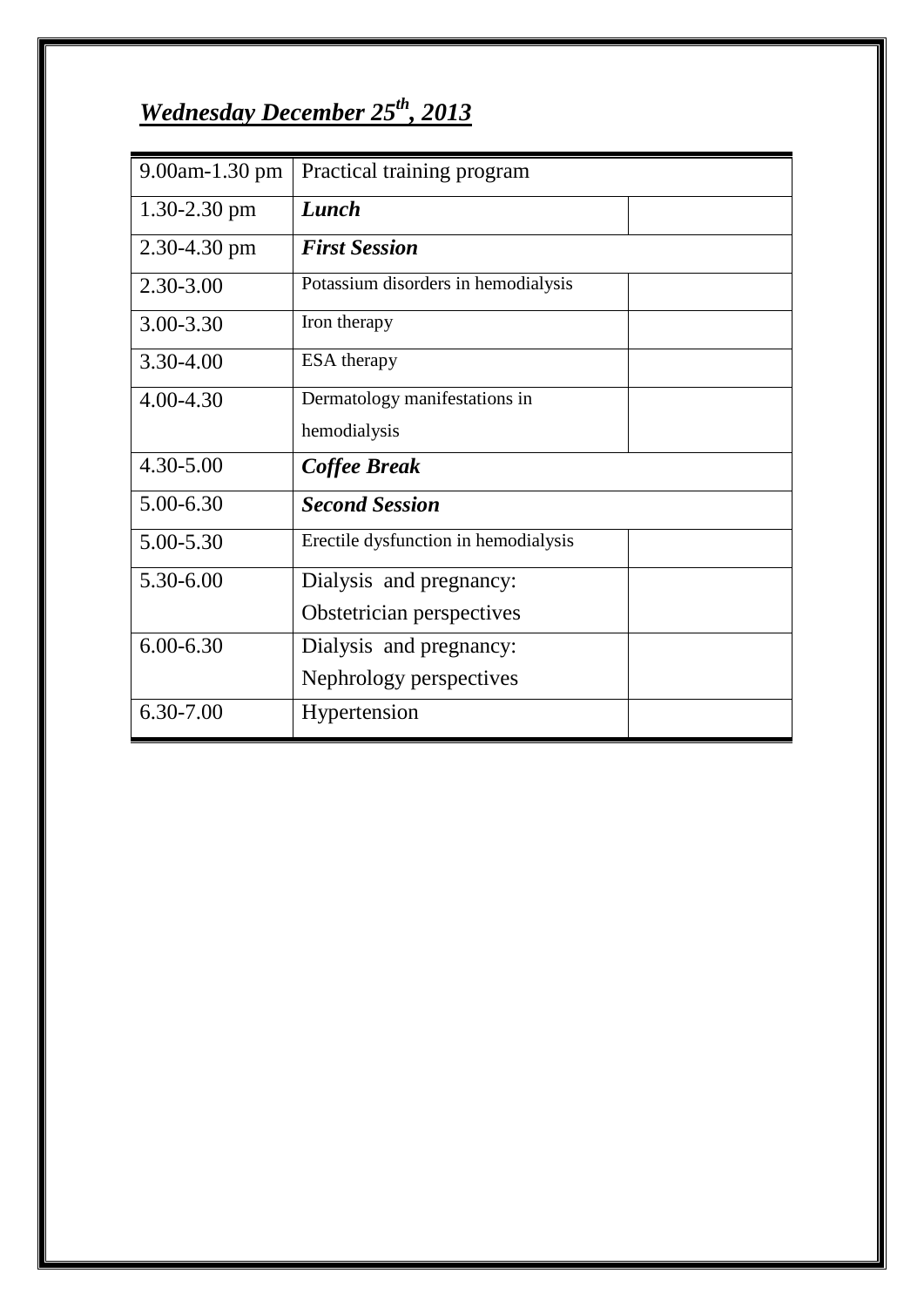### *Thursday December 26th , 2013*

| $9.00$ am $-1.30$ pm | Practical training program                              |
|----------------------|---------------------------------------------------------|
| $1.30 - 2.30$ pm     | Lunch                                                   |
| $2.30 - 4.30$ pm     | <b>First Session(GKA Session)</b>                       |
| 2.30-3.00            | <b>Pre-Dialysis Preparation</b>                         |
| 3.00-3.30            | Pre-transplantation preparation and<br>selection        |
| 3.30-3.55            | <b>Dialysis and Transplantation outcomes</b>            |
| $3.55 - 4.20$        | <b>Updates on RRT clinical trials in 2012-</b><br>2013. |
| $4.30 - 5.00$        | Coffee Break                                            |
| 5.00-6.30            | <b>Second Session</b>                                   |
| 5.00-5.30            | Dialysis in ICU                                         |
| 5.30-6.00            | Dialysate calcium: Which is the best?                   |
| $6.00 - 6.30$        | Proteomics in hemodialysis                              |
| 6.30-7.00            | How to run a randomized controlled trial                |
| 7.00-7.30            | Distance learning and hemodialysis                      |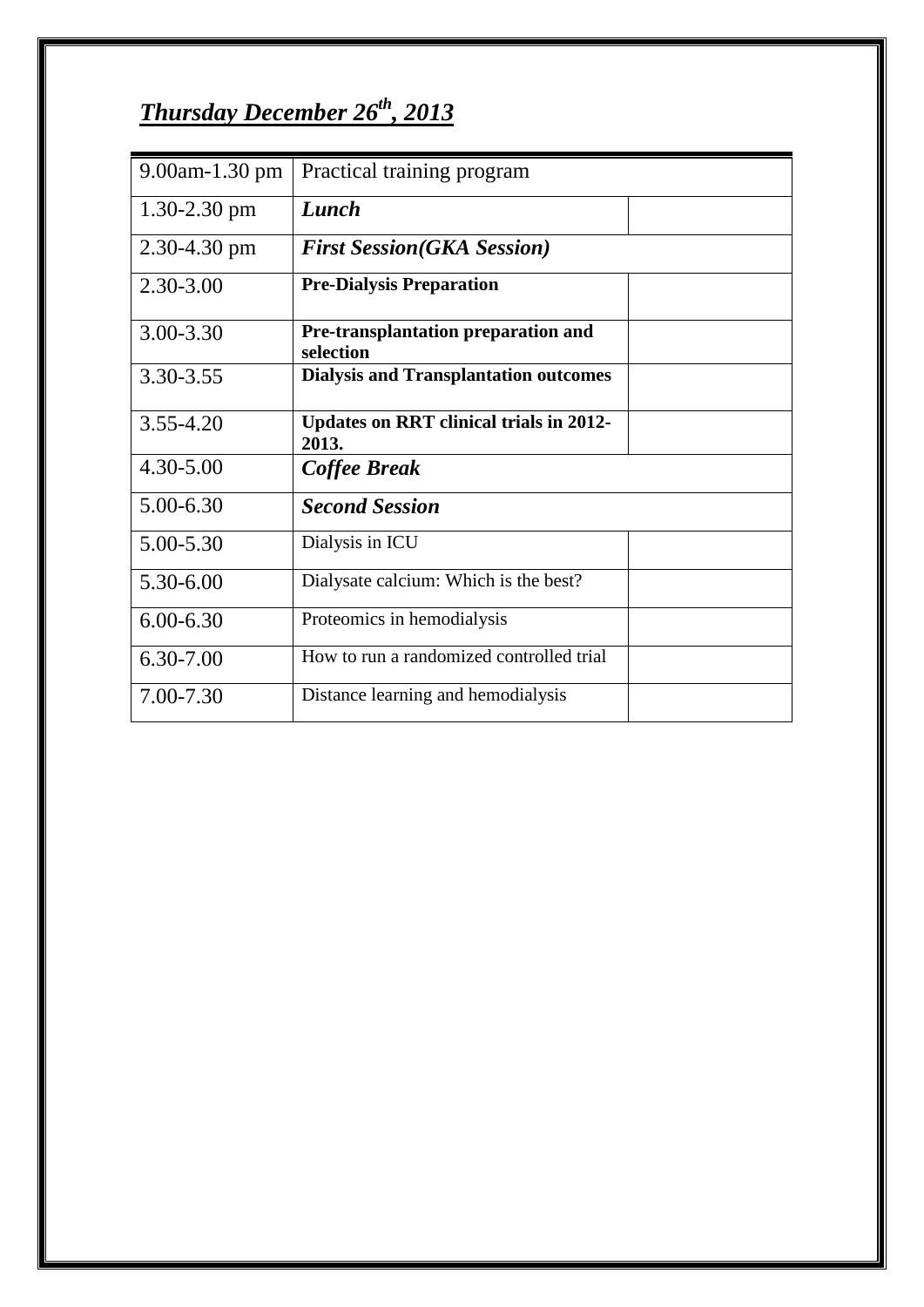#### *Friday December 27th ,2013*

| 9.00-10.30 am | <b>First Session</b>                 |  |
|---------------|--------------------------------------|--|
| $9.00 - 9.30$ | Hemodialysis related ascites         |  |
| 9.30-10.00    | Nutrition in hemodialysis            |  |
| 10.00-10.30   | Cardiac risk factors in hemodialysis |  |
| 10.30-11.00   | Management of HCV                    |  |
| 11.00-11.30   |                                      |  |
|               |                                      |  |
| $1.00 - 1.30$ | Meet the expert                      |  |
| 1.30-2.00     | Closing and certificate distribution |  |